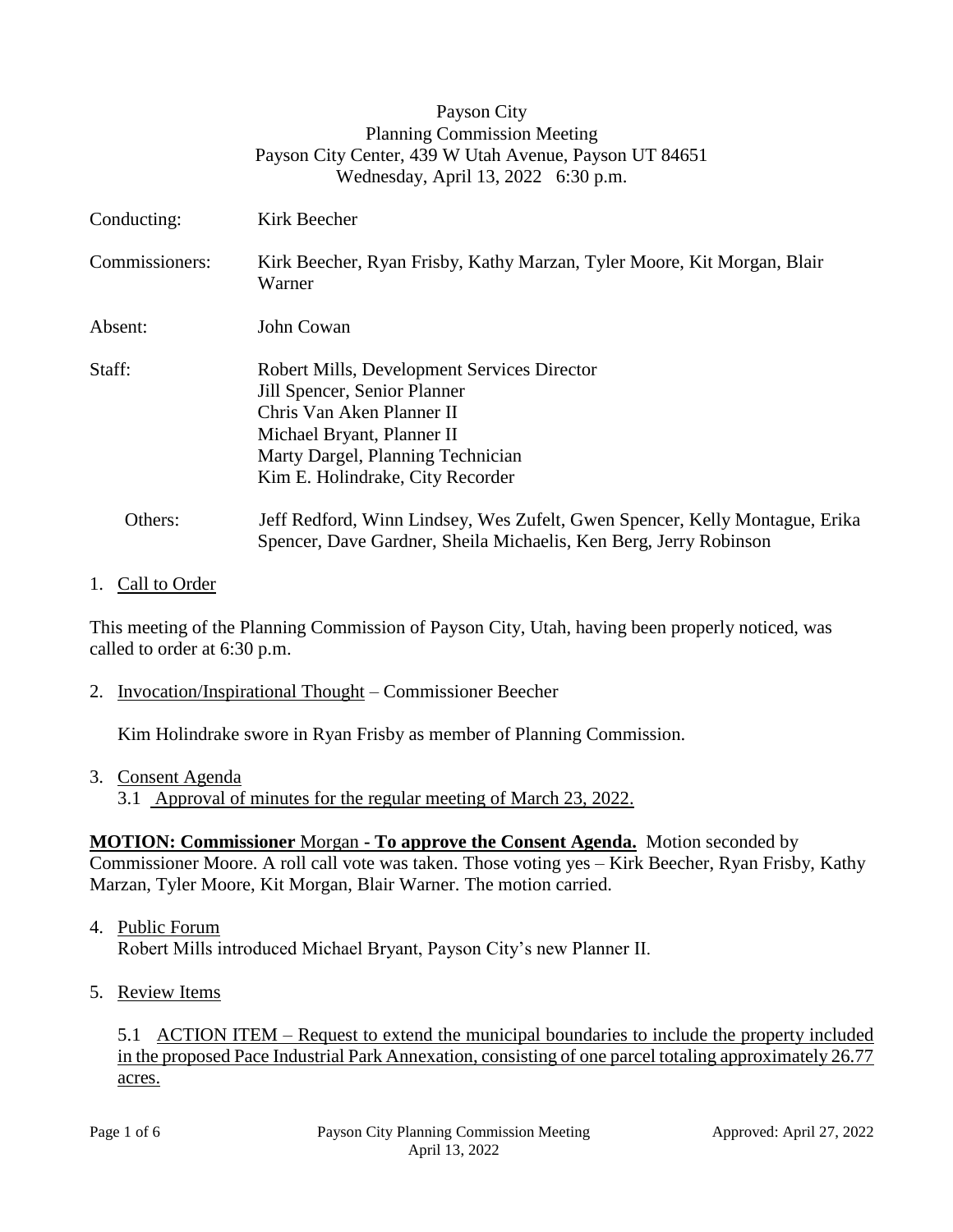Staff Presentation:

Staff began presentation by showing the parcel indicated on the Utah County Parcel map and the annexation plat itself. This request is one parcel consisting of 26.77 acres located at 700 West 400 North. The applicant is asking for I-1 zoning upon annexation; proposing a variety of industrial uses. This matches the General Plan for this area and the applicant has met all city requirements for annexation.

Commissioners had questions concerning previous request for this parcel under different ownership, approximately one year ago. Staff clarified.

**MOTION: Commissioner Marzan – To recommend approval to City Council for the Pace Industrial Park seeing that it matches planned use in the General Plan.** Motion seconded by Commissioner Frisby. A roll call vote was taken. Those voting yes: Kirk Beecher, Ryan Frisby, Kathy Marzan, Tyler Moore, Kit Morgan, Blair Warner. The motion carried.

5.2 PUBLIC HEARING – Redford Investments Zone Change: Request by Jeff Redford to change the zoning on eight parcels located at approximately 900 North Main. The parcels are currently zoned S-1 (Special Highway Service) and the request is to change the parcels to I-1 (Light Industrial) zoning.

Staff Presentation:

Staff indicated on the Utah County Parcel Map the eight parcels in question, located at 900 North Main. The current zoning is S-1. The applicant is asking for a zone change to I-1. The parcels are irregular and will be reconfigured at a later date. The current request is for the zone change alone. This request matches the General Plan for this area. The applicant has met all city requirements for approval.

Applicant Presentation: Jeff Redford reiterated that their request fits the City's plan for that area.

**MOTION: Commissioner Warner – To open the public hearing.** Motion seconded by Commissioner Moore. A roll call vote was taken. Those voting yes: Kirk Beecher, Ryan Frisby, Kathy Marzan, Tyler Moore, Kit Morgan, Blair Warner. The motion carried.

 Public Comment: None

**MOTION: Commissioner Morgan – To close the public hearing.** Motion seconded by Commissioner Warner. A roll call vote was taken. Those voting yes: Kirk Beecher, Ryan Frisby, Kathy Marzan, Tyler Moore, Kit Morgan, Blair Warner. The motion carried.

Commission Discussion:

Commissioner Marzan had a question regarding the zone change of a neighboring parcel to I-2. Staff clarified. Commissioners discussed.

**MOTION: Commissioner Morgan – To recommend change from S-1 zone to I-1 zone finding that it meets the uses of the General Plan.** Motion seconded by Commissioner Marzan. A roll call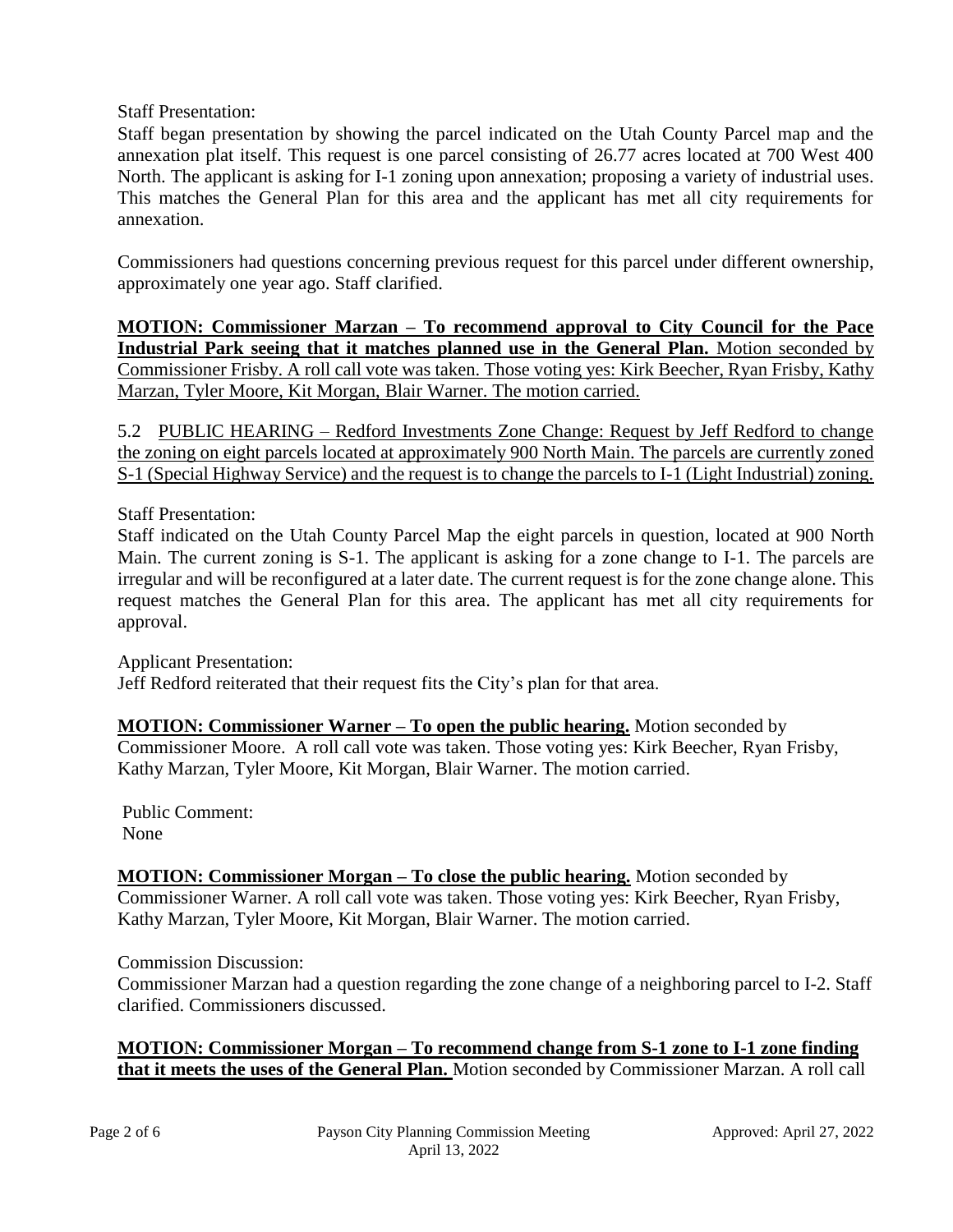vote was taken. Those voting yes: Kirk Beecher, Ryan Frisby, Kathy Marzan, Tyler Moore, Kit Morgan, Blair Warner. The motion carried.

#### 5.3 PUBLIC HEARING - Maples Overlay and Subdivision: Request by Winn Lindsey to subdivide the property at 1349 South 780 West and use the I-O Overlay to allow infill development.

Staff Presentation:

Staff began by showing parcel in question on the Utah County Parcel Map. Parcel is 0.43 acres located at 1349 South 780 West. The applicant is requesting the use of the I-O Infill Overlay to create a two-lot subdivision to build two single-family homes. The current zone is R-1-9. This meets the requirements of the General Plan, the underlying zone, and the minimum requirements for the I-O Overlay.

Commissioners and staff briefly discussed zoning of surrounding properties and appropriateness of this request.

Applicant Presentation:

Winn Lindsay gave brief description of property and surrounding lots.

**MOTION: Commissioner Warner – To open the public hearing.** Motion seconded by Commissioner Frisby. A roll call vote was taken. Those voting yes: Kirk Beecher, Ryan Frisby, Kathy Marzan, Tyler Moore, Kit Morgan, Blair Warner. The motion carried.

 Public Comment: None

**MOTION: Commissioner Moore – To close the public hearing.** Motion seconded by Commissioner Morgan. A roll call vote was taken. Those voting yes: Kirk Beecher, Ryan Frisby, Kathy Marzan, Tyler Moore, Kit Morgan, Blair Warner. The motion carried.

Commission Discussion:

Commissioners Marzan stated it would be nice to have that lot developed. Commissioner Warner commented he likes seeing single-family homes. Commissioner Beecher added he feels it is a perfect fit for that lot.

**MOTION: Commissioner Frisby – To recommend to City Council approval of The Maples Overlay and Subdivision and the use of the I-O Overlay for this two-lot subdivision, seeing it will fit the existing neighborhood and fill in a vacant lot, which will be beneficial to the neighborhood in general**. Motion seconded by Commissioner Moore. A roll call vote was taken. Those voting yes: Kirk Beecher, Ryan Frisby, Kathy Marzan, Tyler Moore, Kit Morgan, Blair Warner. The motion carried.

5.4 PUBLIC HEARING - Evolve Twin Home Estates Overlay and Subdivision: Request by Wes Zufelt to subdivide the property at 110 South 300 West and apply the RMO-1 Overlay to allow twin homes.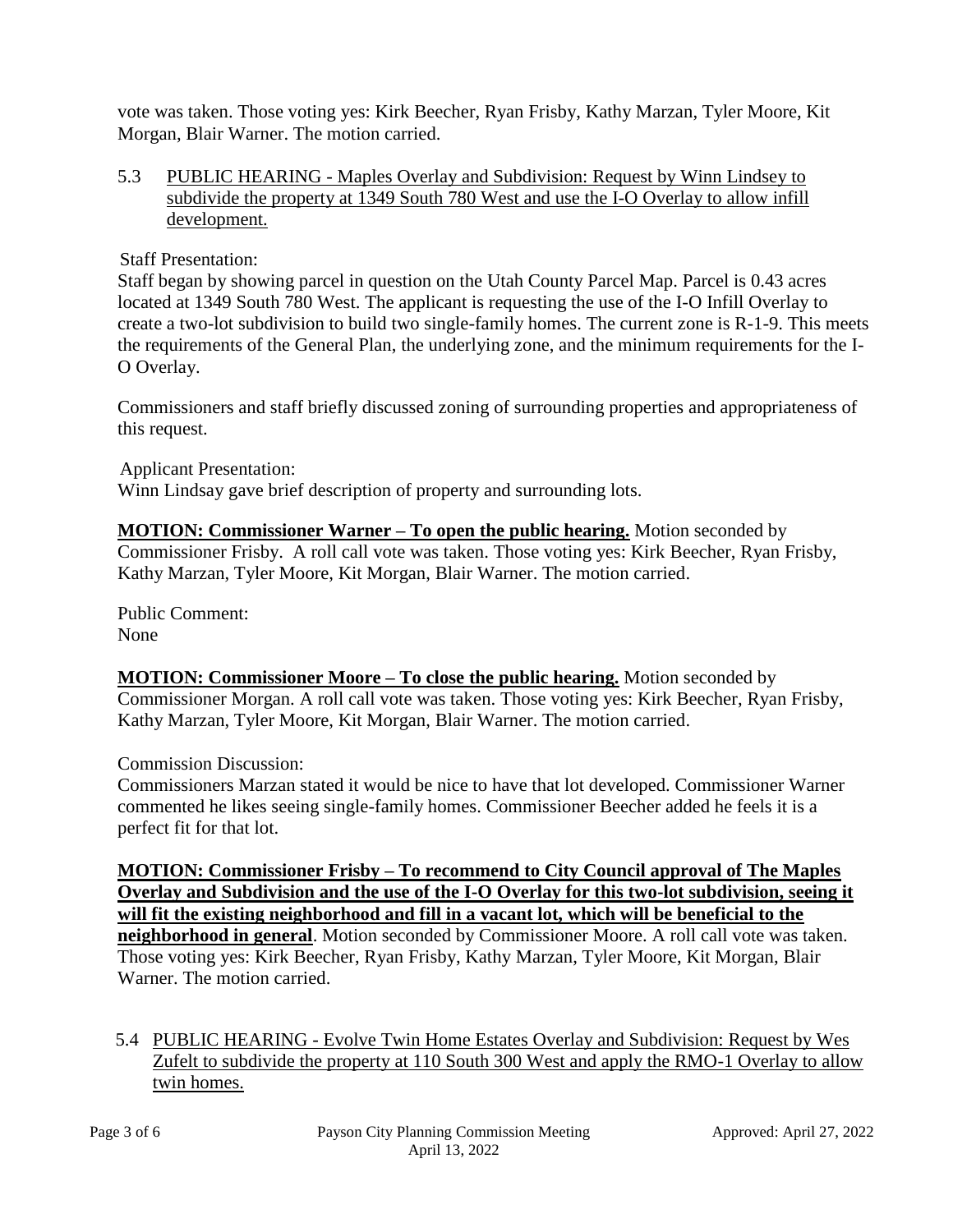Staff Presentation:

Staff showed an overview of the parcel in question on the Utah County Parcel Map, an image of the plat itself, also a depiction of the housing product being proposed with an example of the elevations. This is a nine-lot subdivision consisting of three single-family homes and six twin home units located at 110 South 300 West, 1.53 acres total. It is currently zoned R-2-7.5. The applicant is requesting use of the RMO-1 Two-Family Residential Overlay. This meets the General Plan and underlying zone requirements, and also the minimum requirements of the RMO-1 Overlay.

# Applicant Presentation:

Wesley Zufelt had nothing to add to the staff presentation, however was willing to answer any questions the commissioners might have. Commissioners questioned having twin homes instead of single-family in that single-family home area, and who builder will be. Applicant responded that they felt the property size was adequate to have a good blend of single-family with twin homes to provide two different price points for the area. Applicant is still in planning process concerning building options.

**MOTION: Commissioner Marzan – To open the public hearing.** Motion seconded by Commissioner Warner. A roll call vote was taken. Those voting yes: Kirk Beecher, Ryan Frisby, Kathy Marzan, Tyler Moore, Kit Morgan, Blair Warner. The motion carried.

## Public Comment:

Gwen Spencer, Kelly Montague, Erika Spencer – All live in the neighborhood and spoke in opposition to the project due to the increased density. They also felt the subdivision will not suit the feel of the neighborhood.

Applicants explained in greater detail their plans for the look of the subdivision and how it will enhance the neighborhood.

**MOTION: Commissioner Morgan – To close the public hearing.** Motion seconded by Commissioner Moore. A roll call vote was taken. Those voting yes: Kirk Beecher, Ryan Frisby, Kathy Marzan, Tyler Moore, Kit Morgan, Blair Warner. The motion carried.

## Commission Discussion:

Commissioner Morgan lives in this neighborhood and is slightly opposed to the multi-family residences being built due to density and questions how they will be kept up.

Commissioner Frisby feels they have a nice product, however there are no other twin unit products in this area so does not know if it makes sense for the area. He would like to keep it single-family, detached.

Commissioner Warner feels the question is whether to do the overlay. They definitely want to see the property developed.

Commissioner Marzan agrees with Commissioner Warner.

Commissioner Moore has similar thoughts. Provides good balance.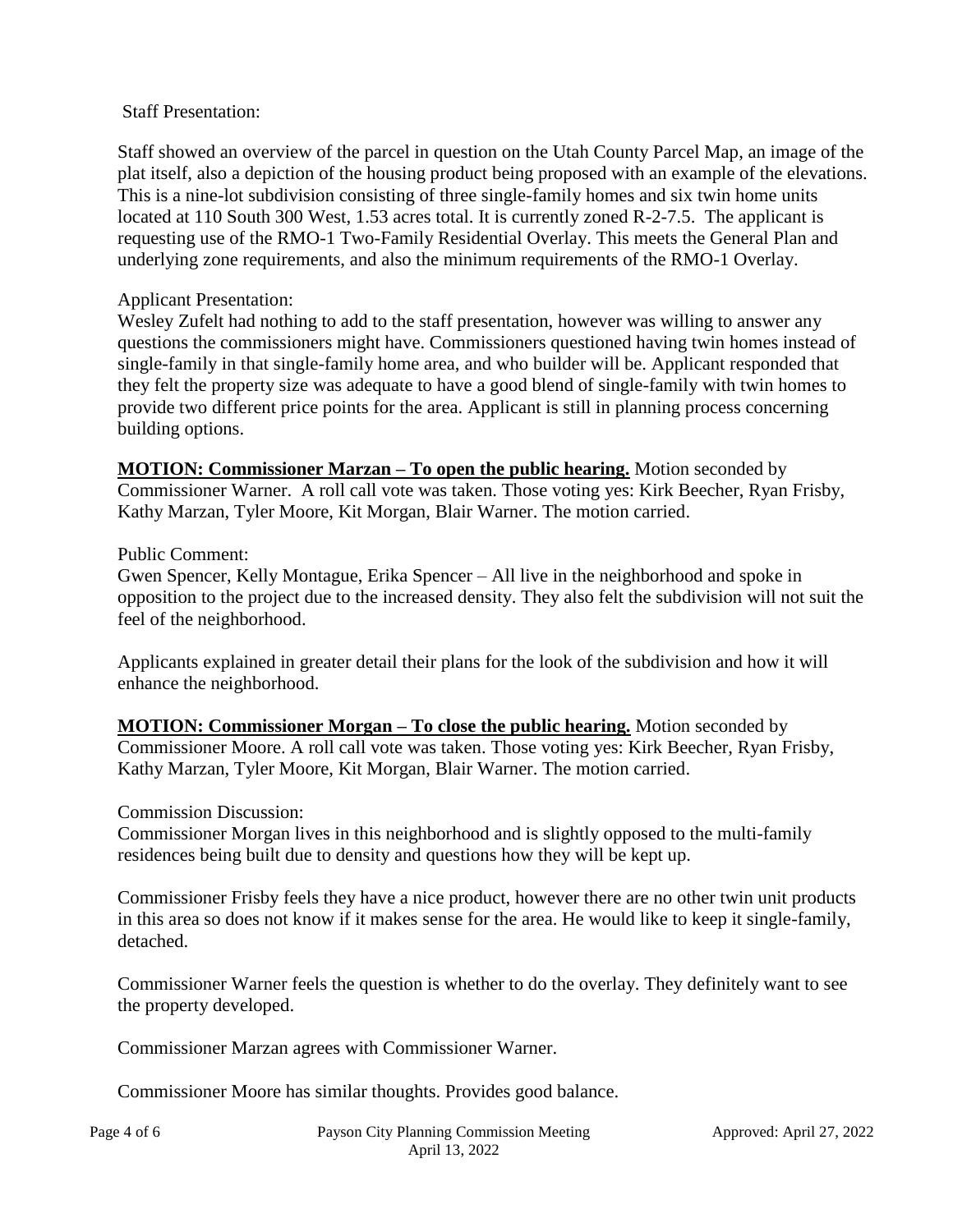Commissioner Beecher stated this area does allow for this kind of overlay.

**MOTION: Commissioner Frisby – To recommend to remand back to staff to look at the option to keep it single-family, detached homes.** Motion seconded by Commissioner Morgan. A roll call vote was taken. Those voting yes: Kathy Marzan, Kit Morgan. Those voting no: Kirk Beecher, Ryan Frisby, Tyler Moore, Blair Warner. The motion denied.

**MOTION: Commissioner Warner – To recommend approval to the City Council considering the difference of one dwelling will not make much difference in the neighborhood, and I believe the developer has done their homework in preparing this application.** Motion seconded by Commissioner Moore. A roll call vote was taken. Those voting yes: Kirk Beecher, Kathy Marzan, Tyler Moore, Blair Warner. Those voting no: Ryan Frisby, Kit Morgan. The motion carried.

5.5 PUBLIC HEARING - Villages at Arrowhead Park Phase 13 (Plat M) Preliminary Plan: Request by Terry Harward to subdivide Utah County Parcel 30:010:0060 and construct 32 multifamily units.

Staff Presentation:

Staff began presentation with map of parcel, Plat M Final, and depiction of building elevation. This is a multifamily housing development within Villages at Arrowhead Park containing 32 onebedroom units in one single, four-story building. This project fits with the master plan for Villages at Arrowhead Park.

Applicant Presentation:

Dave Gardner answered commissioner's questions concerning square footage of units, and how the units will be marketed.

**MOTION: Commissioner Morgan – To open the public hearing.** Motion seconded by Commissioner Warner. A roll call vote was taken. Those voting yes: Kirk Beecher, Ryan Frisby, Kathy Marzan, Tyler Moore, Kit Morgan, Blair Warner. The motion carried.

 Public Comment: None

**MOTION: Commissioner Marzan – To close the public hearing.** Motion seconded by Commissioner Warner. A roll call vote was taken. Those voting yes: Kirk Beecher, Ryan Frisby, Kathy Marzan, Tyler Moore, Kit Morgan, Blair Warner. The motion carried.

## Commission Discussion:

Commissioner Marzan stated she likes the look of the elevations and can see young people wanting to live in something like this.

Commissioner Warner feels these units will be rentals with no owner-occupation.

Commissioner Frisby stated he would prefer to see it owner-occupied, however feels the project fits the area.